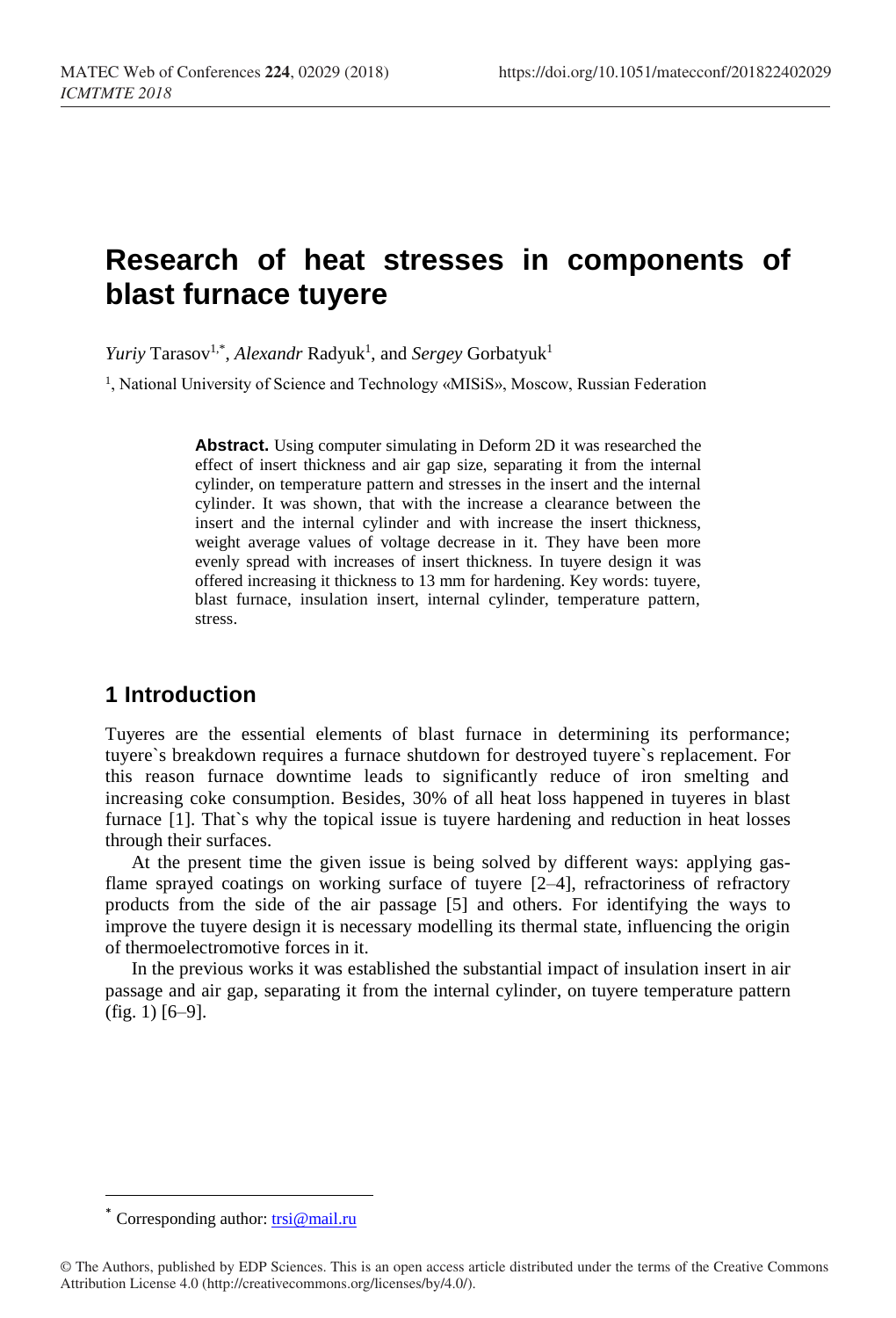

**Fig. 1.** The scheme of blast furnace tuyere (longitudinal section): 1- external cylinder, 2- internal cylinder, 3- tuyere nose, 4- flange, 5- air passage, 6- insert, 7-air gap, 8-hot blow, 9- natural gas

Estimation of thermal stresses is especially important for thermal insulation, the efficiency of which depends on its condition. Due to a large temperature change or the temperature variation rate along thickness the stresses arise in the insert and may lead to its premature failue during operation of the tuyere. Due to the temperature variation rate along thickness arising stresses can lead to deformation and the quality of welded joints in the internal cylinder.

Using modern software **the purpose of work** was researches of the influence of the insulation insert thickness in the air passage of tuyere and the size of air gap separating it from the internal cylinder, on the temperature pattern and the stresses in the insert and internal cylinder.

#### **2 Research methodology and results**

As we know, the cause of the occurrence of heat stresses in details is the presence of a temperature gradient in them [10]. Due to the relatively low thermal conductivity of the most ceramic materials (less than 10 W/ m·K) [11] with one-direction thermal action, a temperature gradient appears inside the thermal insulation. At the same time, thermal insulation materials have a relatively high coefficient of thermal expansion  $(1-2.10^{5} \text{ K}^{-1})$ [12]. That leads to the fact that the more heated layers of the heat-insulating material are under compressive loads on the side of less heated layers and vice versa. In addition, in the absence of expansion space during heating, the heat insulating material is under additional compressive loads from the side of the internal cylinder.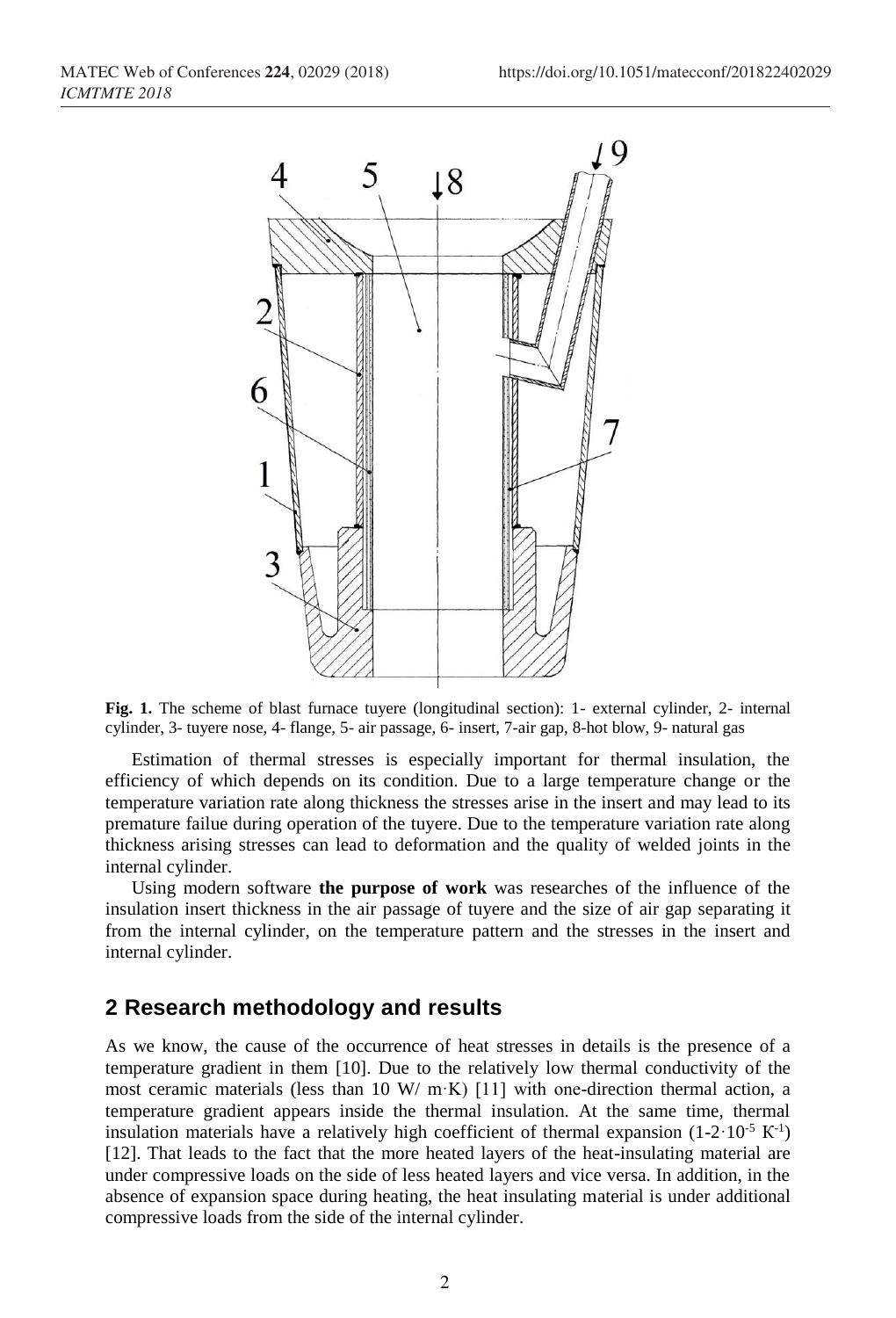Arising under the temperature drop mechanical stresses can be calculated in accordance with Hooke's law:

$$
\sigma_0 = \Delta T \cdot \alpha \cdot E \tag{1}
$$

where  $\sigma_0$  is a stress in material,  $\Delta T$  is a change in the product temperature,  $\alpha$  is the coefficient of linear thermal expansion of the material, E is the modulus of elasticity of the material.

We note that a slow change in temperature does not lead to the arising of significant mechanical stresses due to the phenomenon of stress relaxation [13]. With time arising stresses decrease in accordance with the following dependence [14]:

$$
\sigma = \sigma_0 \cdot e^{\tau E/K} \tag{2}
$$

where  $\sigma$  is the actual stress in the material,  $\sigma_0$  is the stress in the material without relaxation (calculated by equation (1)), τ is the time since the beginning of the relaxation, E is the modulus of the material elasticity,  $K_1$  is the constant characterizing the stress relaxation rate, depending on the viscous properties of the material.

For ceramic materials the constant  $K_1$  varies in the range from  $10^{15}$  at room temperature to  $10^{7}-10^{9}$  at a temperature of 1500-1700<sup>0</sup>C [15].

Deform 2D program was used for the thermal state simulating of the tuyere. The initial data for the model creating was the tuyere for DP-5 designed by PJSC "Severstal". The thickness of the internal cylinder  $h_{BH} = 6$  mm, the external cylinder  $h_{H} = 15$  mm, the end of tuyere nose  $h_{\text{pr}} = 30$  mm, the average thickness of the lateral surface of the tuyere nose and the side of the air passage  $h_p = 18$  mm (fig. 2)



**Fig. 2.** The geometry of tuyere for simulating in Deform 2D: 1 – air passage, 2 - water-cooled hole, 3 – external cylinder, 4 – internal cylinder, 5 - the end of tyuere nose, 6 - the lateral surface of tyuere nose, 7 – tuyere nose from the side of the air passage

The elastic and thermal properties of used materials were set when simulating the temperature pattern and the stress in the insert and in the internal cylinder (table 1).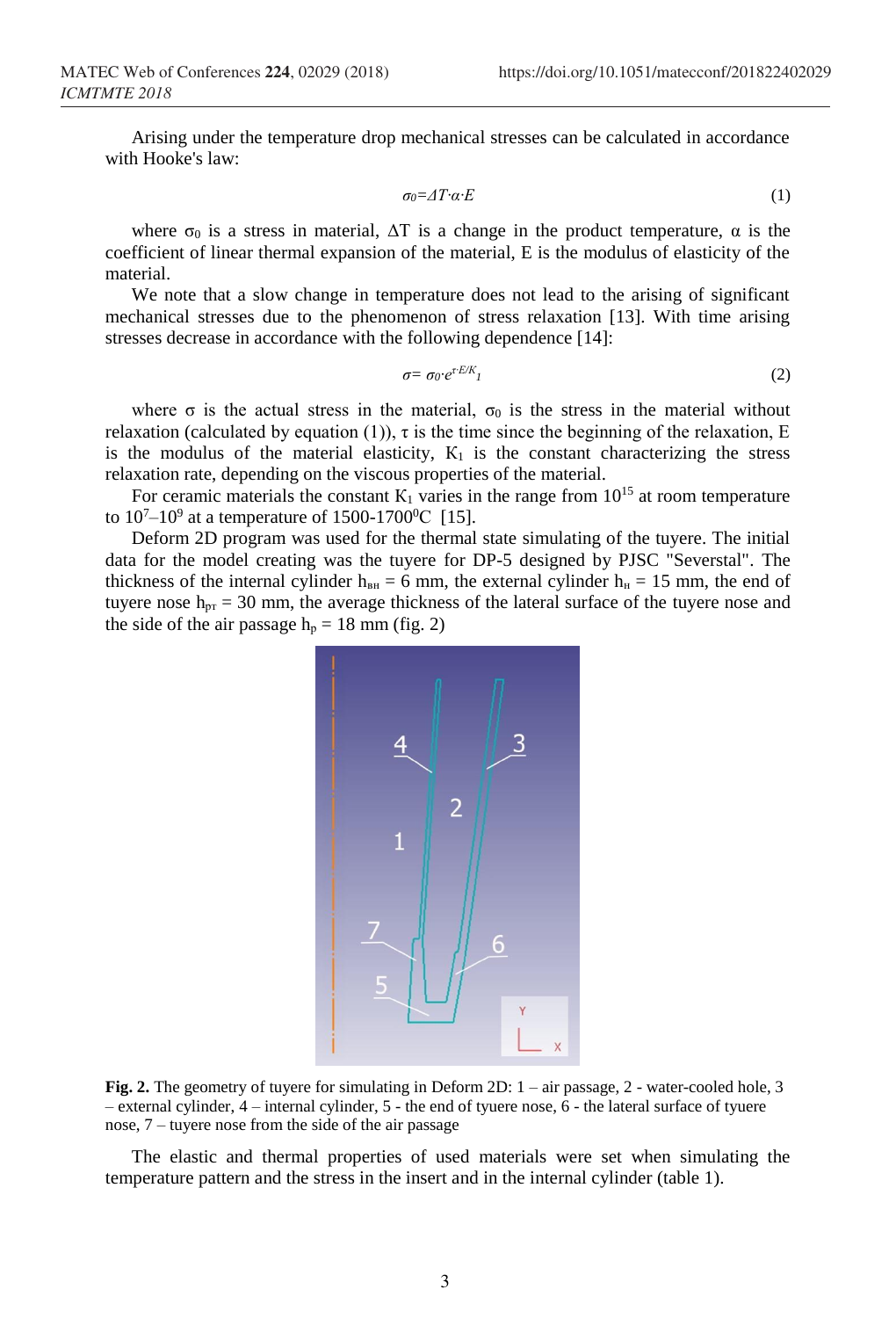| Indicator                                                   | Material             |                     |           |
|-------------------------------------------------------------|----------------------|---------------------|-----------|
|                                                             | Cuprum M1            | Ceramic             | Air       |
| Young's modulus, MPa                                        | $1,32 \cdot 10^5$    | $1,46 \cdot 10^{4}$ | 90        |
| Poisson's ratio                                             | 0.33                 | 0.17                | 0,01      |
| Temperature coefficient of linear expansion, ${}^{0}C^{-1}$ | $1,67 \cdot 10^{-5}$ | $6.5 \cdot 10^{-6}$ | $10^{-7}$ |
| Coefficient of thermal conductivity, $W/(m \cdot K)$        | 387                  |                     | 0,0362    |
| Volume specific heat, $J/(cm^3 \cdot K)$                    | 3,49                 |                     | 0,0012    |

**Table 1**. The elastic and thermal properties of used materials

The simulation was carried out under the following initial and boundary conditions:

t<sub>0 tuyere</sub>= 30 <sup>0</sup>C; t <sub>blast</sub> =1200 <sup>0</sup>C; t <sub>water</sub> =30 <sup>0</sup>C; t <sub>environment</sub> =1600 <sup>0</sup>C;  $\alpha_{\text{blast - cuprum}} = 375$ W/(m<sup>2</sup>·K);  $\alpha$ <sub>cuprum – water</sub> = 5815 W/(m<sup>2</sup>·K); α environment – tuyere nose = 268 W/(m<sup>2</sup>·K); α environment  $-$  ex. cylinder = 118 W/(m<sup>2</sup> $\cdot$ K).

The insert thickness ( $h_{BCT}$ ) was 10 and 13 mm, and the air gap value ( $h_{B03}$ ) was 0,1 and 2 mm (tables 2 and 3).

| $h_{BCT}$ , | $h_{\text{B03.}}$ | Indicator                       | Minimum | Maximum | Weighted      | Root-     |
|-------------|-------------------|---------------------------------|---------|---------|---------------|-----------|
| mm          | $mm^*$            |                                 | value   | value   | average value | mean-     |
|             |                   |                                 |         |         |               | square    |
|             |                   |                                 |         |         |               | deviation |
| 10          | $\theta$          | $t$ <sup>0</sup> $\overline{C}$ | 155     | 817     | 472           | 184       |
|             |                   | $\sigma$ , MPa                  | 3,97    | 65,8    | 35,1          | 18,9      |
| 10          | 1                 | $t,{}^{0}C$                     | 325     | 1020    | 909           | 85,1      |
|             |                   | $\sigma$ , MPa                  | 29,8    | 91,7    | 73,5          | 11,0      |
| 10          | 2                 | $t$ <sup>0</sup> C              | 351     | 1040    | 960           | 59,2      |
|             |                   | $\sigma$ , MPa                  | 28,5    | 102     | 69,9          | 10,9      |
| 13          | 1                 | $t,{}^{0}C$                     | 308     | 1020    | 813           | 93,0      |
|             |                   | $\sigma$ , MPa                  | 15,1    | 97,7    | 58,2          | 14,4      |

**Table 2**. Calculated values of temperature and stress in the insert

\* The air was set as an elastic body

**Table 3**. Calculated values of temperature and stress in the internal cylinder

| $h_{BCT}$ , | $h_{\text{BO3.}}$ | Indicator          | Minimum | Maximum | Weighted      | Root-     |
|-------------|-------------------|--------------------|---------|---------|---------------|-----------|
| mm          | mm                |                    | value   | value   | average value | mean-     |
|             |                   |                    |         |         |               | square    |
|             |                   |                    |         |         |               | deviation |
| $\theta$    |                   | $t$ <sup>0</sup> C | 95,9    | 104     | 99,9          | 2,21      |
|             |                   | $\sigma$ . MPa     | 0,470   | 28,8    | 5,89          | 3,18      |
| 10          | $\Omega$          | $t$ <sup>0</sup> C | 54,3    | 57,5    | 55,9          | 0,826     |
|             |                   | σ, MPa             | 25,5    | 180     | 64,4          | 16,4      |
| 10          | 1                 | $t^0C$             | 34,7    | 37,4    | 35,1          | 0,375     |
|             |                   | $\sigma$ , MPa     | 75,1    | 243     | 127           | 20,3      |
| 10          | $\mathfrak{D}$    | $t$ <sup>0</sup> C | 32,6    | 34,7    | 32,9          | 0,302     |
|             |                   | $\sigma$ , MPa     | 74,2    | 212     | 118           | 17,9      |
| 13          | 1                 | $t$ <sup>0</sup> C | 33,9    | 36,7    | 34,3          | 0,388     |
|             |                   | σ. MPa             | 83,6    | 257     | 136           | 22,0      |

From tables 2 and 3 it can be seen that the weighted average insert temperature increase and the weighted average temperature of the internal cylinder decrease with an increase in the gap between the insert and the internal cylinder with the insert thickness of 10 mm. With an increase in the thickness of the insert with a gap of 1 mm, the weighted average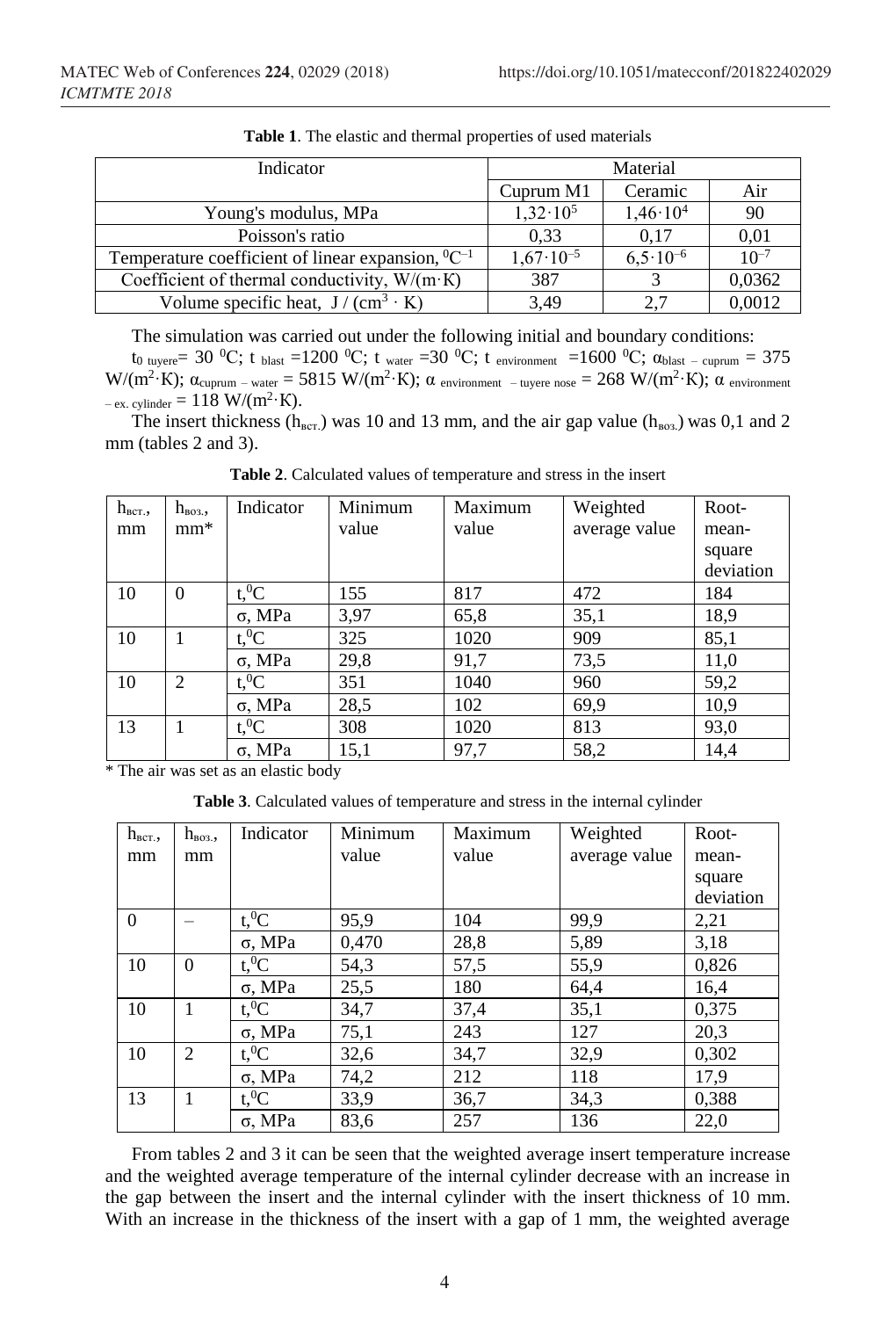temperature of the insert and internal cylinder decreases. As for the stresses, with increase in the gap with an insert thickness of 10 mm and with increase in the thickness of the insert with a gap of 1 mm, their weighted average values decrease, with an increase in the thickness of the insert, they are more evenly spread (fig.3-5).



**Fig. 3.** Stresses in the insert in the stationary state (hвст.=10 mm, hвоз.=1,0 mm)



**Fig. 4.** Stresses in the insert in the stationary state (hвст.=10 mm, hвоз.=2,0 mm)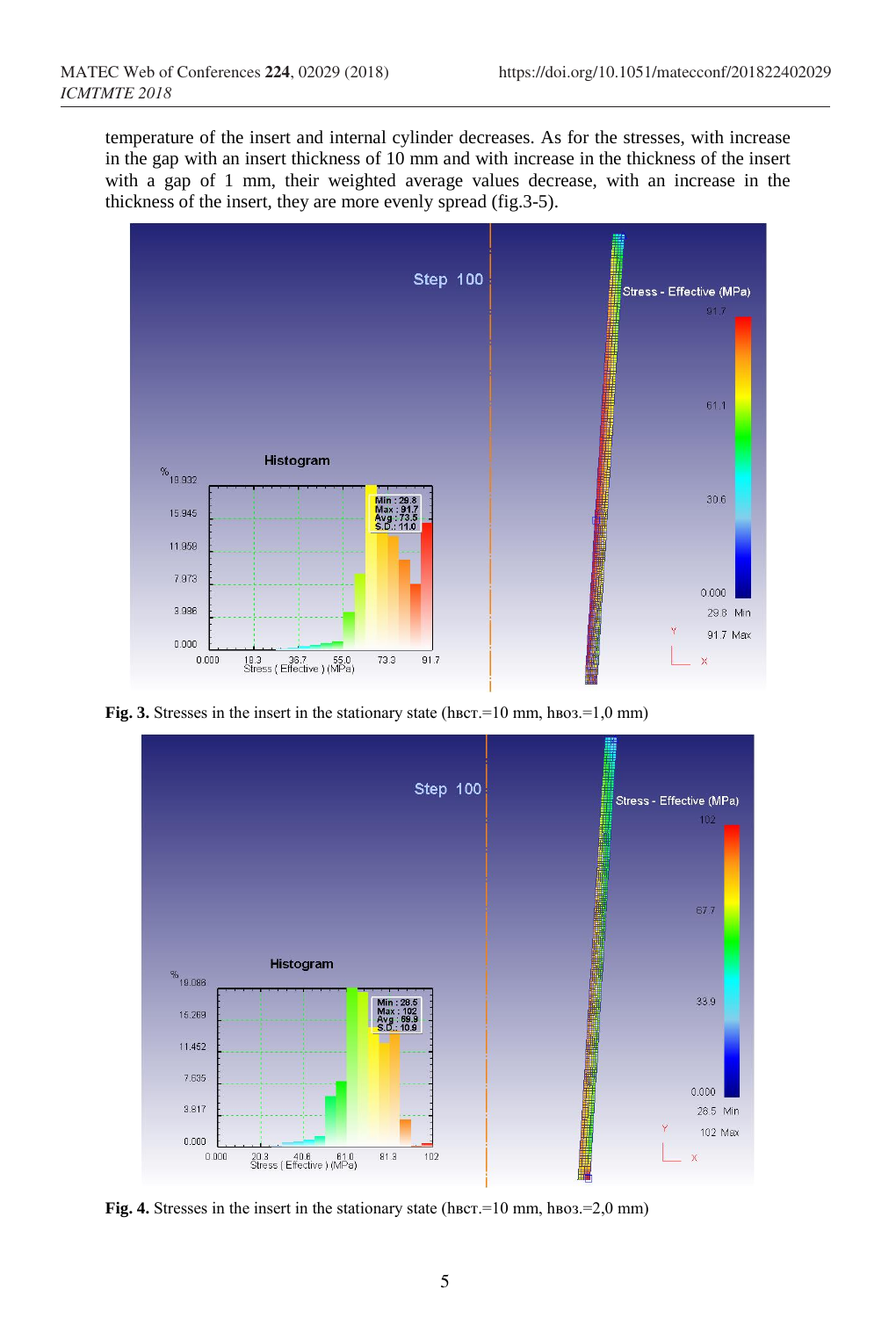

**Fig. 5.** Stresses in the insert in the stationary state  $(h_{\text{BCT}}=13 \text{ mm}, h_{\text{B03}}=1,0 \text{ mm})$ 

In any case, in the insert the maximum values of stresses do not exceed the experimental values of the ceramic compressive resistance - 111.7-117.0 MPa. In fact, in the insert the maximum stresses are smaller because of the relaxation phenomenon [13].

Similarly, in the internal cylinder the maximum stress values do not exceed the yield stress of cuprum M1, under tension the hard alloy is  $\sigma$ <sub>T</sub>=300-450 MPa.

## **3 Conclusion**

The analysis of the temperature and stresses of the insert and internal cylinder of blast furnace tuyere with using computer simulating in Deform 2D, shows that increasing of the insert thickness to 13 mm increases its durability.

### **References**

- 1. A.V. Borodulin, A.P. Vasilev, E.L. Gluschenko and others, About heat losses of furnace cavity, The proceedings of the 2nd international research-topractice conference "Automatic furnace units and energy saving solutions in metallurgy", 424 (2002)
- 2. V.N. Grigoriev, G.I. Urbanovich, E.G. Urbanovich and others, Pat. № 2 215043 RF. IQR С21В7/16. Preparation setting up method of blast furnaces tuyere / - 20011337559/02; ass. 11.12.01, pub. 27.10.02 – Bul.№30
- 3. A.G. Radyuk, A.E. Titlyanov, S.S. Lyapin and others, Pat. №2387716 RF. IQR С21В7/16. Method of preparation of blast furnace tuyere / - 2008111753/02, ass. 27.03.08, pub. 27.04.10 – Bul.№12.